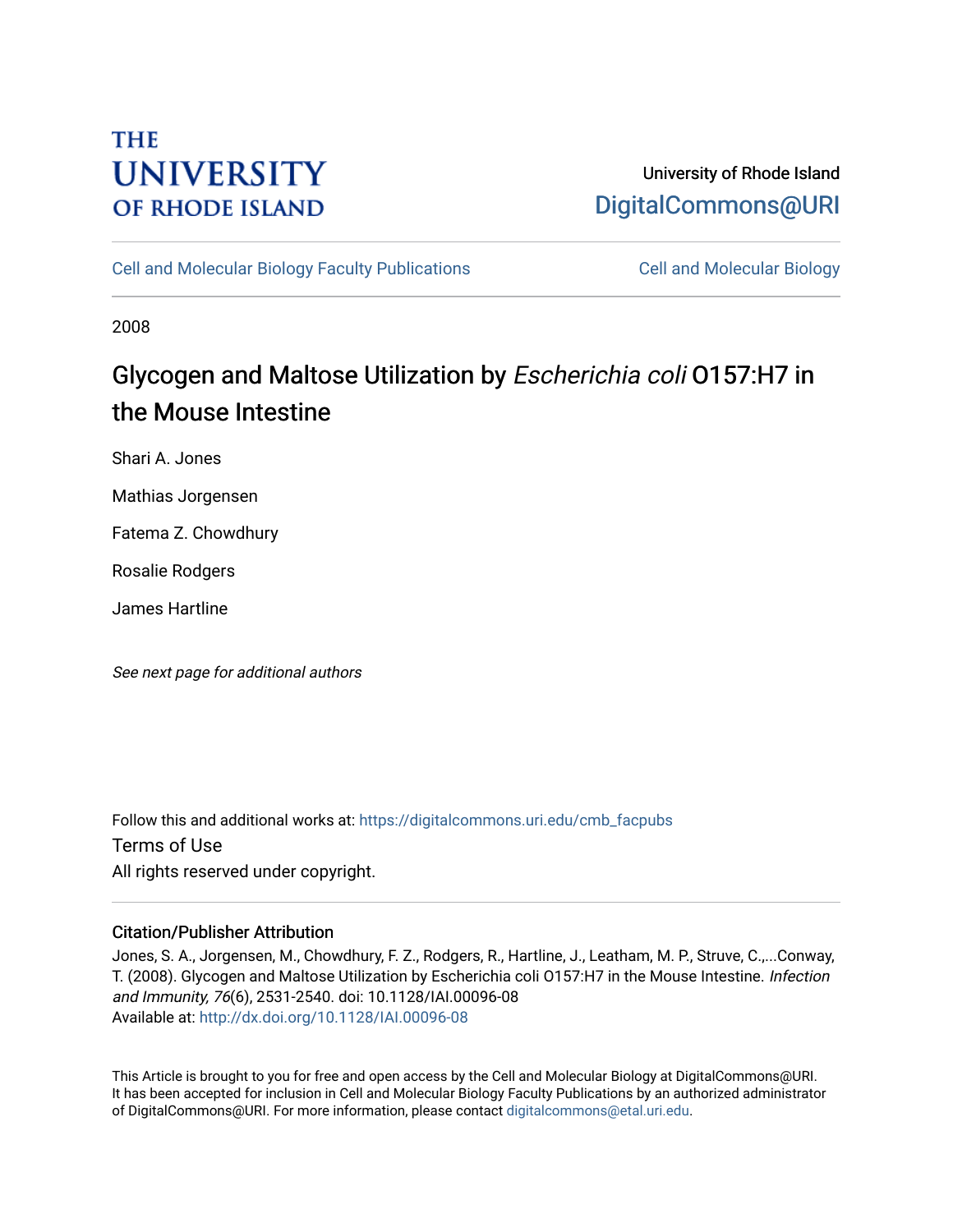## Authors

Shari A. Jones, Mathias Jorgensen, Fatema Z. Chowdhury, Rosalie Rodgers, James Hartline, Mary P. Leatham, Carsten Struve, Karen A. Krogfelt, Paul S. Cohen, and Tyrrell Conway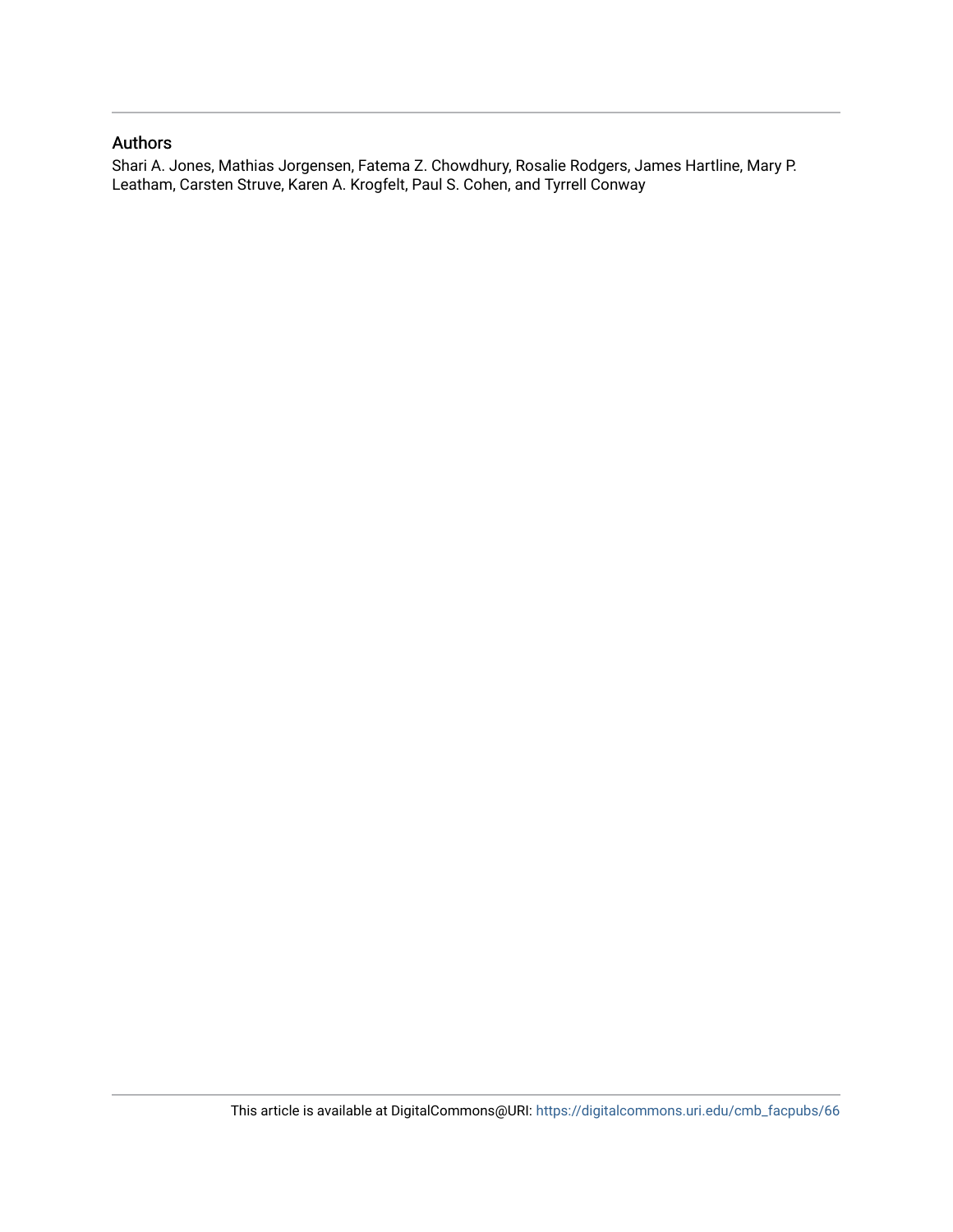## Glycogen and Maltose Utilization by *Escherichia coli* O157:H7 in the Mouse Intestine<sup> $\triangledown$ </sup>

Shari A. Jones,<sup>1</sup> Mathias Jorgensen,<sup>2</sup> Fatema Z. Chowdhury,<sup>1</sup> Rosalie Rodgers,<sup>1</sup> James Hartline,<sup>1</sup> Mary P. Leatham,<sup>3</sup> Carsten Struve,<sup>2</sup> Karen A. Krogfelt,<sup>2</sup> Paul S. Cohen,<sup>3</sup> and Tyrrell Conway<sup>1\*</sup>

*Advanced Center for Genome Technology, University of Oklahoma, Norman, Oklahoma 73019*<sup>1</sup> *; Statens Serum Institute, 2300 Copenhagen S, Denmark*<sup>2</sup> *; and Department of Cell and Molecular Biology, University of Rhode Island, Kingston, Rhode Island 02881*<sup>3</sup>

Received 23 January 2008/Returned for modification 23 February 2008/Accepted 7 March 2008

**Mutant screens and transcriptome studies led us to consider whether the metabolism of glucose polymers, i.e., maltose, maltodextrin, and glycogen, is important for** *Escherichia coli* **colonization of the intestine. By using the streptomycin-treated mouse model, we found that catabolism of the disaccharide maltose provides a competitive advantage in vivo to pathogenic** *E. coli* **O157:H7 and commensal** *E. coli* **K-12, whereas degradation of exogenous forms of the more complex glucose polymer, maltodextrin, does not. The endogenous glucose polymer, glycogen, appears to play an important role in colonization, since mutants that are unable to synthesize or degrade glycogen have significant colonization defects. In support of the hypothesis that** *E. coli* **relies on internal carbon stores to maintain colonization during periods of famine, we found that by providing a constant supply of a readily metabolized sugar, i.e., gluconate, in the animal's drinking water, the competitive disadvantage of** *E. coli* **glycogen metabolism mutants is rescued. The results suggest that glycogen storage may be widespread in enteric bacteria because it is necessary for maintaining rapid growth in the intestine, where there is intense competition for resources and occasional famine. An important implication of this study is that the sugars used by** *E. coli* **are present in limited quantities in the intestine, making endogenous carbon stores valuable. Thus, there may be merit to combating enteric infections by using probiotics or prebiotics to manipulate the intestinal microbiota in such a way as to limit the availability of sugars preferred by** *E. coli* **O157:H7 and perhaps other pathogens.**

In nature, the nutrients that support bacterial growth are rarely available continuously and are almost always present in limiting amounts, leading to the idea that bacterial existence is one of feast or famine (24). Others have proposed the existence of an inbetween state, namely hunger, which is defined by expression of carbon-scavenging systems (18). In the mammalian gastrointestinal tract (9), despite growing in a mucus layer rich in carbohydrates, lipids, and proteins (27), *Escherichia coli* apparently leads a scavenging lifestyle, using up to seven different sugars to support its colonization (7, 16). It is likely that the availability of one or more of its preferred nutrients in the intestine is limited and variable. Thus, for *E. coli* to cope with life in a nutrient-limiting environment where it is hungry or occasionally starving, we hypothesize that successful competition and persistence in the intestine requires intracellular energy stores. Glycogen is the primary carbon and energy storage molecule for enteric bacteria, including *E. coli* (5).

The discovery of glycogen in *E. coli* is credited to Cedergren and Holme (6). In an early review of bacterial cell composition, it was Neidhardt who first suggested that glycogen degradation might be linked to energy metabolism (34). It is now well established that glycogen is the fundamental carbon and energy storage compound for many bacteria and plays a major role in long-term survival of the cell. Glycogen is synthesized

\* Corresponding author. Mailing address: Department of Botany and Microbiology, The University of Oklahoma, 101 David L. Boren Blvd., Norman, OK 73019-0245. Phone: (405) 325-1683. Fax: (405)

during times when carbon is abundant but other nutrients are limiting (36). GlgA, glycogen synthase, is responsible for the transfer of the glucosyl unit from ADP-glucose to the growing glycogen polymer to form a new  $\alpha$ -1,4-glucosidic linkage (37). GlgB is the branching enzyme that catalyzes formation of --1,6-glucosidic linkages. GlgC, glucose-1-phosphate adenylyltransferase, forms ADP-glucose from glucose-1-phosphate and ATP. GlgS is required for glycogen synthesis, its overproduction stimulates glycogen synthesis, and it is induced upon entry into stationary in an RpoS-dependent manner (21). However, GlgS has no defined role in glycogen synthesis, although its crystal structure suggests involvement in protein-protein interactions (25). Glycogen degradation occurs when carbon sources become limiting (13). GlgP, glycogen phosphorylase, catalyzes glycogen breakdown by removing glucose units from the polysaccharide. GlgX, glycogen debranching enzyme, hy $d$ rolyzes  $\alpha$ -1,6-glucosidic linkages in limit dextrins generated by GlgP (12).

In salmonellae, the role of glycogen metabolism in colonization and virulence is controversial, with one study suggesting a connection between glycogen storage and virulence (4) and another showing a minor role, at best (30). The contributions of glycogen synthesis and degradation to animal colonization have not been tested for *E. coli*. In support of the hypothesis that glycogen metabolism is important for colonization, we previously found that one of the genes involved in glycogen metabolism, *glgS*, is highly induced in *E. coli* MG1655 when growing on mucus, conditions that are thought to mimic nutrient availability in the intestine (7).

Since glycogen breakdown involves maltose and maltodextrins

 $\sqrt[7]{}$  Published ahead of print on 17 March 2008.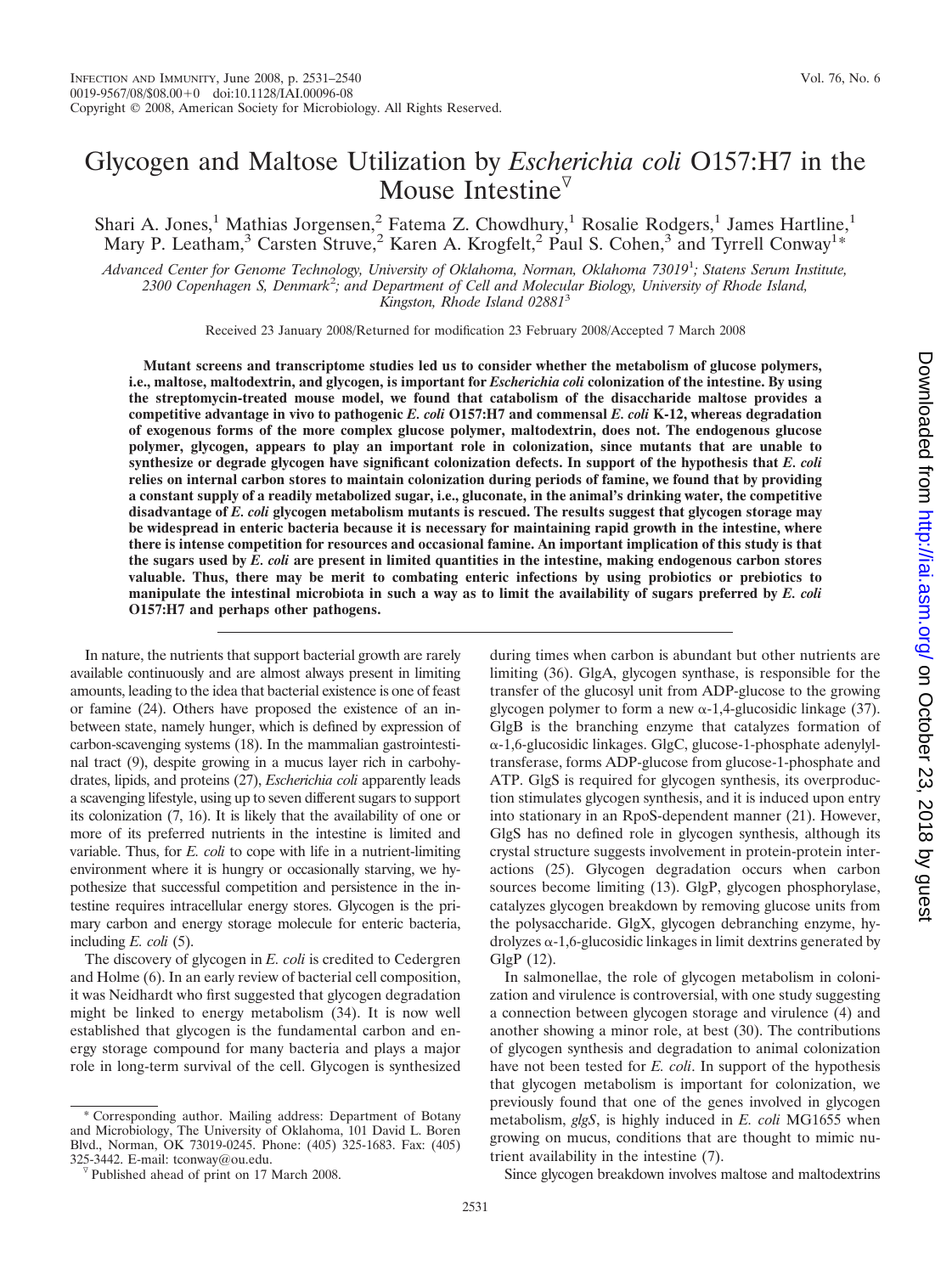as intermediates, we also thought to examine whether catabolism of exogenous maltose and maltodextrins supports colonization. This possibility seemed reasonable since maltose metabolism genes are also induced in *E. coli* MG1655 when growing on mucus (7). Maltose consists of two glucose molecules joined by an  $\alpha$ -1,4 linkage; maltodextrins are longer glucose polymers. These sugars are most commonly derived from starch and glycogen. At least nine genes encode proteins that are involved in the utilization of maltose and maltodextrins in *E. coli* (29). The maltose-inducible porin for maltodextrin transport into the periplasm is encoded by *lamB* (46). The maltose/maltodextrin transporter is a high-affinity ABC system consisting of a periplasmic maltose-binding protein, encoded by *malE*, and a transport complex encoded by *malF*, *malG*, and *malK* (5). *malQ* (amylomaltase) and *malP* (maltodextrin phosphorylase) encode enzymes for maltose and maltodextrin catabolism, respectively. MalQ uses maltodextrins as maltose acceptors in a reaction that releases glucose, which enters glycolysis after being phosphorylated by glucokinase (5). MalP cleaves glucosyl residues from the nonreducing end of maltodextrins, forming  $\alpha$ -glucose-1-phosphate, which enters glycolysis after conversion to glucose 6-phosphate by phosphoglucomutase (5). Mutants lacking MalQ cannot grow on maltose, whereas *malP* mutants can grow on maltose but not on maltodextrins (14).

We previously identified several monosaccharides utilized during colonization of the mouse intestine by pathogenic *E. coli* EDL933 (16) and commensal *E. coli* MG1655 (7). Here, we explore the possibility that complex sugars, i.e., maltose, maltodextrin, and glycogen, support intestinal colonization. The results demonstrate that maltose, but not maltodextrin, is important for colonization of both pathogenic and commensal *E. coli* strains. In addition, glycogen synthesis and glycogen degradation are important for efficient intestinal colonization, suggesting a hunger or famine lifestyle for *E. coli* in the mouse intestine. The results increase our understanding of nutrient utilization in vivo and provide new insights into host-pathogen interactions.

#### **MATERIALS AND METHODS**

**Bacterial strains.** The bacterial strains used in the present study were derived from *E. coli* MG1655 Str<sup>r</sup> (streptomycin resistant), a K-12 strain (32), and *E. coli* EDL933 Str<sup>r</sup>, a streptomycin-resistant derivative of the prototypical O157:H7 strain (31). The bacterial strains and plasmids used in the present study are listed in Table 1.

**Mutant constructions.** Null alleles were constructed by using the allelic replacement method of Datsenko and Wanner (11), as described previously (7, 16), such that target genes were deleted and replaced with kanamycin or chloramphenicol resistance cassettes, which served as selectable markers in mouse colonization assays, as described below. The null allele strains are identified in the text by the genes that were deleted; single gene deletions began with the start codon and ended with the stop codon, and consecutive gene deletions began with the start codon of the first gene deleted and ended with the stop codon of the last gene deleted. Strains containing multiple mutations were constructed by sequential allelic replacement; the first inserted cassette was removed with FLP recombinase (11), followed by subsequent allelic replacement(s) and removal of the insertion as necessary, leaving the selectable marker in the last mutation made. Mutant strains were verified by phenotype analysis and DNA sequencing.

**Phenotypic analysis.** To test for the ability to use sole carbon and energy sources, mutants were grown overnight in MOPS [3-(*N*-morpholino) propanesulfonic acid] defined medium (35) containing 0.2% maltose or maltodextrin (maltopentaose to maltoheptaose). Maltose and maltodextrin sensitivity were evaluated by growth on Luria broth containing 0.2% carbohydrate. Cell growth was monitored spectrophotometrically at  $600$  nm  $(OD_{600})$ . To test for the ability to synthesize glycogen, strains were grown overnight on Luria plates containing 2% glucose and stained with iodine vapor (14). In addition, the mutants used in the present study were phenotyped for carbon source oxidation by using Biolog

TABLE 1. Strains and plasmids used in this study*<sup>a</sup>*

| Strain or plasmid <sup>a</sup>                   | Genotype $\mathfrak{b}$                                                      | Source or<br>reference |  |
|--------------------------------------------------|------------------------------------------------------------------------------|------------------------|--|
| <b>Strains</b>                                   |                                                                              |                        |  |
| MG1655                                           | Wild-type (CGSC 7740)                                                        | CGSC <sup>c</sup>      |  |
| $MG1655$ Str <sup>r</sup>                        | Spontaneous Str <sup>r</sup>                                                 | 32                     |  |
| MG1655 Str <sup>r</sup> Nal <sup>r</sup>         | Spontaneous Nal <sup>r</sup>                                                 | 32                     |  |
| <b>EDL933</b>                                    | Wild-type O157:H7                                                            | Alison O'Brien         |  |
| EDL933 Str <sup>r</sup>                          | Spontaneous Str <sup>r</sup>                                                 | 31                     |  |
| EDL933 Str <sup>r</sup> Nal <sup>r</sup>         | Spontaneous Nal <sup>r</sup>                                                 | 31                     |  |
| Derivatives of strain<br>$MG1655$ $Strr$         |                                                                              |                        |  |
| glgA                                             | $\Delta$ glg $A$ ::cat                                                       | This study             |  |
| glgP                                             | $\Delta$ glgP::cat                                                           | This study             |  |
| glgP malP                                        | $\Delta$ glgP $\Delta$ malP::cat                                             | This study             |  |
| glgS                                             | $\Delta$ glgS::cat                                                           | This study             |  |
| lamB                                             | $\Delta$ lam $B$ ::cat                                                       | This study             |  |
| malEFG                                           | $\Delta$ (malE-malG)::cat                                                    | This study             |  |
| malPO                                            | $\Delta$ (malP-malQ)::cat                                                    | This study             |  |
| malX                                             | $\Delta$ mal $X$ ::cat                                                       | This study             |  |
| Derivatives of strain<br>EDL933 Str <sup>r</sup> |                                                                              |                        |  |
| glgA                                             | $\Delta$ glg $A$ ::cat                                                       | This study             |  |
| glgP                                             | $\Delta$ glgP::cat                                                           | This study             |  |
| glgP malP                                        | ∆glgP ∆malP::cat                                                             | This study             |  |
| glgS                                             | $\Delta$ glgS::cat                                                           | This study             |  |
| lamB                                             | $\Delta$ lam $B$ ::cat                                                       | This study             |  |
| malEFG                                           | $\Delta(malE\text{-}malG)::cat$                                              | This study             |  |
| malEFG malX                                      | $\Delta(malE\text{-}malG)$ $\Delta malX::cat$                                | This study             |  |
| malP                                             | $\Delta$ mal $P$ ::cat                                                       | This study             |  |
| malPO                                            | $\Delta$ (malP-malQ)::cat                                                    | This study             |  |
| malQ                                             | $\Delta$ malQ::cat                                                           | This study             |  |
| malX                                             | $\Delta$ mal $X$ ::cat                                                       | This study             |  |
| ppsA pckA                                        | $\Delta ppsA \ \Delta pckA::cat$                                             | 31                     |  |
|                                                  |                                                                              |                        |  |
| Plasmids                                         |                                                                              |                        |  |
| pKD3                                             | bla cat                                                                      | 11                     |  |
| pKD4                                             | bla kan                                                                      | 11                     |  |
| pKD46                                            | $T^s$ Ap <sup>r</sup> , P <sub>araC</sub> - $\lambda$ -red<br>recombinase    | 11                     |  |
| pCP20                                            | T <sup>s</sup> Ap <sup>r</sup> , FLP recombinase                             | 11                     |  |
| pTag-mini-Tn5Km2                                 | Ap <sup>r</sup> Kn <sup>r</sup> ; mini-Tn5<br>transposon delivery<br>plasmid | 22                     |  |

*<sup>a</sup>* For simplicity, strains are named by strain and mutation(s).

<sup>*b*</sup> Nal<sup>r</sup>, nalidixic acid resistance; Ap<sup>r</sup>, ampicillin resistance; Str<sup>r</sup>, streptomycin resistance; Kn<sup>r</sup>, kanamycin resistance; T<sup>s</sup>, temperature-sensitive replication.<br> *<sup>c</sup> E. coli* Genetic Stock Culture Collection, Yale University.

GN2 (carbon nutrition) plates according to the manufacturer's instructions. Briefly, the mutants were grown overnight on tryptic soy agar, washed in Biolog inoculating fluid (gellan gum, 0.2 g/liter; NaCl, 4.0 g/liter; Pluronic F-68, 0.3 g/liter; 2.5 mM thioglycolate), and the plates were inoculated with 150 ml per well of a cell suspension with an  $OD_{600}$  of 0.2 to 0.3. The cells were incubated in Biolog plates for 24 h at 37°C in an Omnilog system, and the amount of reduced tetrazolium violet dye in each well was quantified every 15 min. The amount of dye reduced corresponds to the extent of carbon source oxidized. Dye reduction was plotted versus time, and the area under each resulting kinetic curve was used as an overall measure of the cells' ability to utilize each carbon source.

**Mouse colonization experiments.** The streptomycin-treated mouse model has been used extensively to study colonization of the mouse large intestine by *E. coli* and *Salmonella enterica* serovar Typhimurium (8, 9, 27). Briefly, three 6-week-old CD-1 male mice were given drinking water containing streptomycin sulfate (5 g/liter) for 24 h to selectively remove the existing resident facultative microbiota and then starved for food and water for 18 to 24 h. Unless otherwise indicated, the mice were then fed approximately  $10<sup>5</sup>$  CFU of both wild-type and mutant strains in 1 ml of 20% sucrose. The wild-type strains were streptomycin resistant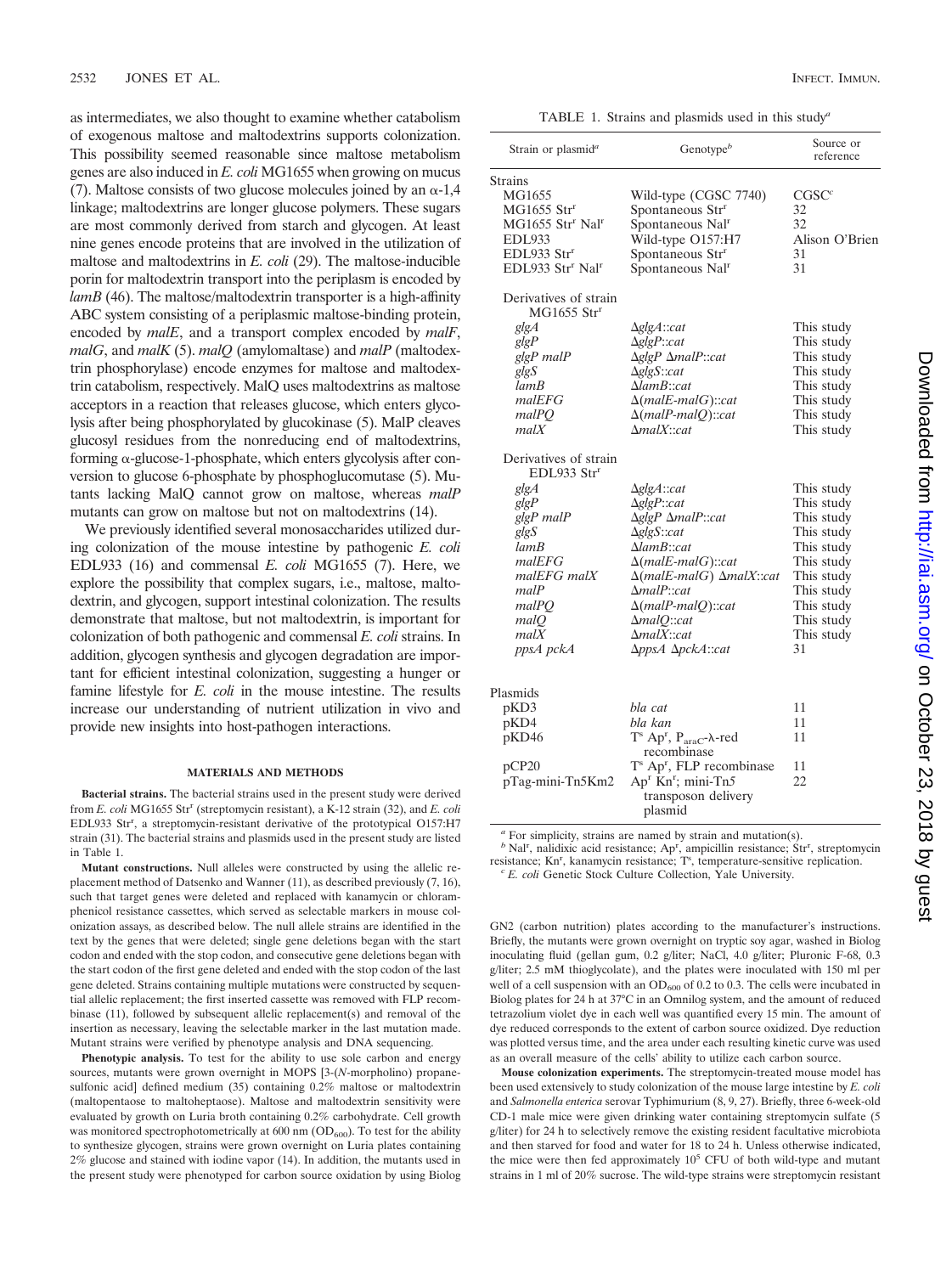|                                                          |             | Avg ( $log_{10}$ CFU/g of feces) $\pm$ SEM for: |                   |                    |               |
|----------------------------------------------------------|-------------|-------------------------------------------------|-------------------|--------------------|---------------|
| Respiratory enzyme                                       | Mutation    | E. coli EDL933 at:                              |                   | E. coli MG1655 at: |               |
|                                                          |             | Day 1                                           | Day 15            | Day 1              | Day 15        |
| Maltose transport                                        | malEFG      | $0.4 \pm 0.1$                                   | $3.3 \pm 0.2$     | $0.0 \pm 0.1$      | $0.4 \pm 0.3$ |
| Maltose PTS system                                       | m a l X     | $0.4 \pm 0.1$                                   | $0.2 \pm 0.2$     | $0.6 \pm 0.2$      | $0.6 \pm 0.1$ |
| Maltose transport and PTS                                | malEFG malX | $0.2 \pm 0.1$                                   | $2.3 \pm 0.2$     | $0.6 \pm 0.2$      | $2.2 \pm 0.2$ |
| Maltodextrin phosphorylase and<br>amylomaltase           | malPO       | $0.8 \pm 0.1$                                   | $3.7 \pm 0.1$     | $0.4 \pm 0.2$      | $3.5 \pm 0.4$ |
| Maltodextrin phosphorylase                               | malP        | $0.3 \pm 0.1$                                   | $1.4 \pm 0.5^{b}$ | ND <sup>c</sup>    | ND.           |
| Amylomaltase                                             | malO        | $0.3 \pm 0.1$                                   | $3.3 \pm 0.4$     | ND.                | ND            |
| Maltoporin                                               | lamB        | $0.0 \pm 0.2$                                   | $0.0 \pm 0.2$     | $0.0 \pm 0.2$      | $0.1 \pm 0.2$ |
| Glycogen phosphorylase                                   | glgP        | $0.3 \pm 0.1$                                   | $2.4 \pm 0.2$     | $0.5 \pm 0.2$      | $3.2 \pm 0.1$ |
| Glycogen phosphorylase and maltodextrin<br>phosphorylase | $glgP$ malP | $0.3 \pm 0.2$                                   | $2.5 \pm 0.2$     | $0.4 \pm 0.1$      | $2.5 \pm 0.2$ |
| Glycogen synthase                                        | glgA        | $0.2 \pm 0.1$                                   | $2.3 \pm 0.2$     | $0.2 \pm 0.1$      | $2.9 \pm 0.2$ |
| Glycogen synthesis                                       | glgS        | $0.2 \pm 0.1$                                   | $1.9 \pm 0.1$     | $0.4 \pm 0.2$      | $1.6 \pm 0.2$ |

TABLE 2. Competitive colonization between maltose/glycogen mutants and wild-type *E. coli* strains*<sup>a</sup>*

*<sup>a</sup>* Mice were fed 10<sup>5</sup> CFU each of a mutant and its wild-type parent. Mice were transferred to fresh cages every day, and feces samples no older than 24 h were assayed every other day for 15 days. At each time point, for each mouse the log<sub>10</sub> CFU/g of feces for the mutant was subtracted from the log<sub>10</sub> CFU/g of feces for the wild type. The average  $\pm$  the standard error of the mean of day 1 and day 15 data from six mice is shown. All values shown in boldface are statistically significant ( $P < 0.005$ ) [Student *t* test]).<br> *b*  $P < 0.08$ .<br> *c* ND, not determined.

and nalidixic acid resistant (Str<sup>r</sup> Nal<sup>r</sup>) (31); Nal<sup>r</sup> was used to distinguish the wild-type (reference strain) from the null allele mutants in fecal plate counts. After the bacterial suspension was ingested, food and streptomycin-water (5 g/liter) were restored, and fecal plate counts were determined at 5 h, 24 h, and on every other day thereafter for 15 days. Fecal samples were homogenized and diluted in 1% tryptone broth and plated on MacConkey agar either containing streptomycin (100  $\mu$ g/ml) and nalidixic acid (50  $\mu$ g/ml) to count the wild type or containing streptomycin and kanamycin (40  $\mu$ g/ml) or chloramphenicol (30  $\mu$ g/ ml) to count the null allele mutants. Each colonization experiment was repeated, on separate occasions, and averaged for six (or more) mice, such that the presented values are the  $log_{10}$  mean number of CFU per gram of feces  $\pm$  the standard error for each strain. In all experiments, a difference between two strains of  $\geq 10$ -fold CFU/g of feces was statistically significant, i.e.,  $P \leq 0.05$  as determined by the Student *t* test (two-tailed with unequal variance). The limit of detection in fecal plate counts was  $10^2$  CFU/g of feces.

**Signature-tagged mutagenesis.** A signature-tagged mutant (STM) library of *E. coli* EDL933 Str<sup>r</sup> *ppsA pckA* was constructed as previously described (43). A total of 1,440 mutants were arrayed in 30 pools each containing 48 uniquely tagged mutants with mini-Tn*5*Km2 insertions. The mutant library was screened in streptomycin treated mice (as described above) in competition with *E. coli* MG1655 Str<sup>r</sup> Nal<sup>r</sup>. Each pool of mutants was grown in Luria broth supplemented with kanamycin in a microtiter plate at 37°C overnight. The mutants from each microtiter plate were pooled, diluted, and mixed with a 10-fold-concentrated overnight culture of *E. coli* MG1655 Str<sup>r</sup> Nal<sup>r</sup> in 20% sucrose to obtain an inoculum containing approximately 10<sup>7</sup> CFU of signature-tagged *E. coli* EDL933 Str<sup>r</sup> ppsA pckA mutants/ml and 10<sup>10</sup> CFU of the *E. coli* MG1655 Str<sup>r</sup> Nal<sup>r</sup> strain/ml. A 100-μl portion of inoculum was fed to two mice. Signature-tagged *E. coli* EDL933 Str<sup>r</sup> ppsA pckA mutants unable to persist in the intestine 3 days after inoculation were identified by PCR and hybridization analysis as previously described (43). The competition experiment for colonization was repeated for selected mutants from the screening. The locations of the mini-Tn*5*Km2 insertions were determined by DNA sequence analysis, as described previously (3).

### **RESULTS**

**Colonization assays.** Of the animal models available for measuring the relative fitness of two bacterial strains for intestinal colonization, the streptomycin-treated mouse is preferred for the following reasons (for a review of intestinal colonization models, see reference 3). Bioreactors (i.e., intestinal simulators) have proven useful for analyzing specific strain interactions but, in addition to their failure to mimic intestinal anatomy, it remains unclear what growth medium will duplicate the complex nutritional makeup of the intestinal contents. Conventional mice are resistant to experimental colonization. The gnotobiotic mouse model is a powerful tool for comparing a finite number of strains in direct competition, e.g., how two strains adapt their substrate utilization in response to one another but, in addition to being expensive and time-consuming, this model lacks the diversity of background functions provided by the "normal microbiota," and gnotobiotic mice exhibit physiological and anatomical differences from conventional animals. Streptomycin treatment selectively removes facultative anaerobes while leaving the anaerobic microbiota essentially intact, i.e., at pretreatment population size; this opens a previously unavailable niche, which can then be colonized by experimentally introduced microorganisms such as *E. coli* (23). In this model, streptomycin-treated mice are fed streptomycin resistant strains of bacteria. Usually, these are two isogenic strains that differ only in a single characteristic, i.e., a mutant and its wild-type parent. If one of these strains possesses even a slight advantage over the other, the conditions of the mouse large intestine select for that strain and within a few days, it becomes dominant. If neither strain possesses an advantage, the two strains cocolonize and are maintained at approximately equal levels. Since the population of a strain in mouse feces is a reflection of its number in the mouse large intestine, fecal counts are used to judge the relative colonizing abilities of *E. coli* strains. The colonization data shown in Table 2 are given for day 1 (initiation) and day 15 (maintenance) for mutations constructed in *E. coli* MG1655 and *E. coli* EDL933. Growth from low to high numbers in the initiation stage likely depends on utilization of nonlimiting nutrients made available by removing the streptomycin-sensitive facultative anaerobes, whereas persistence during the maintenance stage most likely depends on competition for limiting nutrient(s) (7). Please note that *E. coli* EDL933 does not cause disease in streptomycin-treated CD-1 mice (45).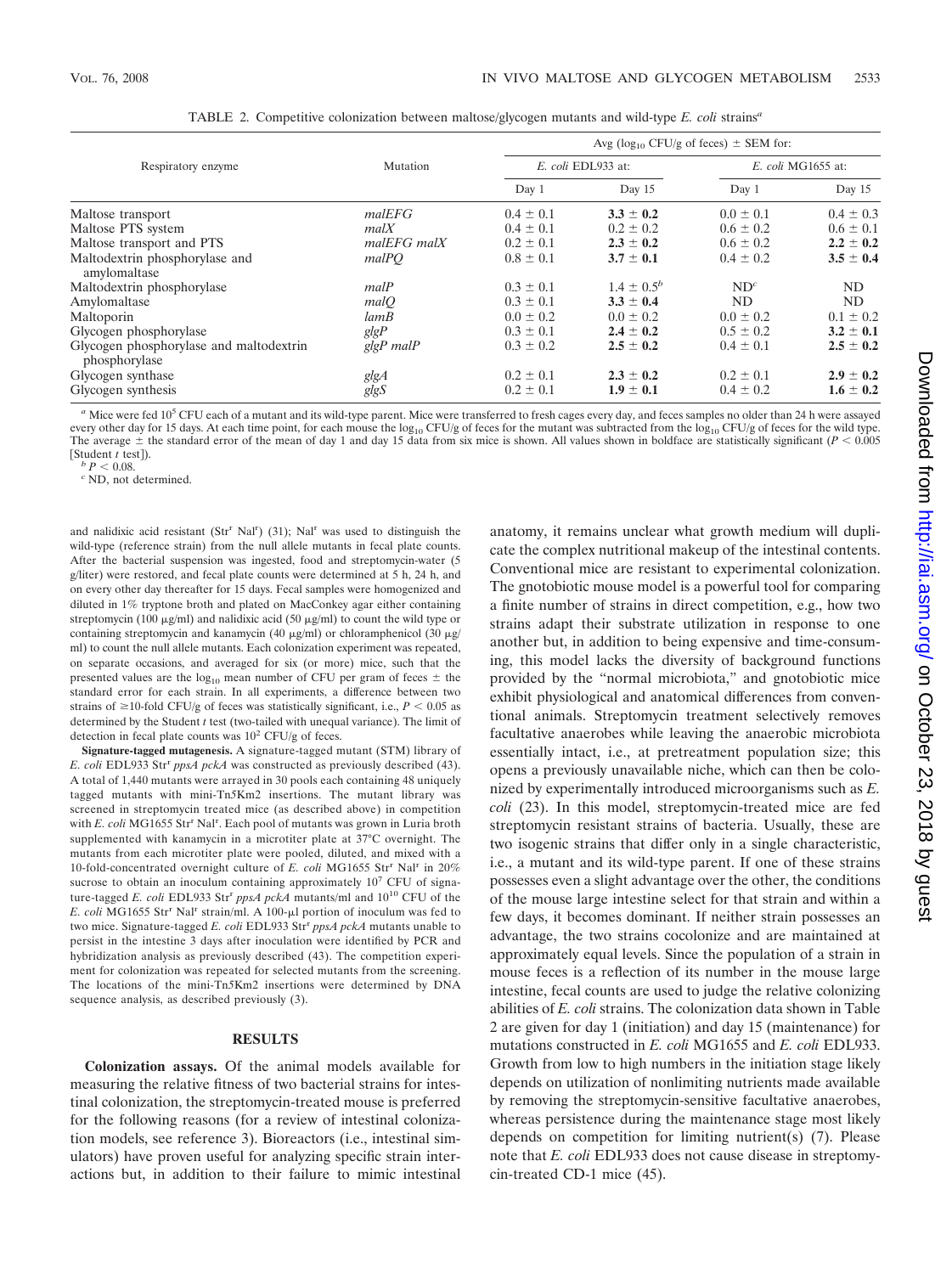

FIG. 1. *E. coli* EDL933 *ppsA pckA malP*::mini-Tn*5*-Km2 STM is outcompeted by *E. coli* EDL933 *ppsA pckA* during colonization. Strains were fed to mice at  $10^5$  CFU each.

**Evidence for in vivo glycogen and maltose metabolism by** *E. coli* **EDL933.** In colonizing the intestine, *E. coli* EDL933 grows from low to high numbers and can do so in the presence of *E. coli* MG1655 (31). To do this, it seems likely that *E. coli* EDL933 uses nutrients that are not used by *E. coli* MG1655, and we recently demonstrated significant differences in monosaccharide utilization between the two strains during colonization of the mouse intestine (16). Previously, we showed that genes involved in glycogen (*glgS*), maltose (*malE*), and maltodextrin (*lamB*) catabolism were significantly induced in *E. coli* MG1655 during growth on mucus, conditions that mimic nutrient availability in the intestine (7). More recently, we found that *E. coli* EDL933 induced *malE* and *glgS* during growth on mucus (16). Lastly, an STM screen identified 14 mutants in an *E. coli* EDL933 *ppsA pckA* background that were unable to colonize streptomycin treated mice in competition with wild-type *E. coli* MG1655. The purpose for using the *ppsA pckA* background was to avoid selection for genes involved in gluconeogenesis (31). One of these insertions was in the *malP* gene. The *E. coli* EDL933 *ppsA pckA malP*::miniTn*5*-Km2 STM mutant did not grow on maltose (data not shown), suggesting a polar effect on the downstream *malQ* gene (5). Furthermore, *E. coli* EDL933 *ppsA pckA malP*::miniTn*5*-Km2 had a major colonization defect when competed in mice against its *E. coli* EDL933 *ppsA pckA* parent (Fig. 1). Together, these findings led us to consider the importance of maltose and maltodextrin utilization for colonization of the intestine.

**Maltose transport is important for intestinal colonization.** The importance of maltose utilization for colonization was determined by testing maltose/maltodextrin ATP binding cassette (ABC) transport system mutants for their ability to compete with the wild-type in streptomycin-treated mice. Null mutations were constructed that deleted the *malEFG* operon encoding the maltose-binding protein and the two membranespanning subunits of the maltose ABC transport system, without impacting the adjacent *malK*-*lamB*-*malM* operon. *malE*, *malF*, and *malG* mutants are reportedly unable to grow on maltose or maltodextrin (46). Since mutants lacking the maltose ABC transporter can grow on maltose when *malX* is expressed (39), we also made a *malX*-null allele strain, which lacks a maltose phosphotransferase system, as well as a *malEFG malX* double mutant. We verified the phenotypes of these strains before proceeding with the colonization experiments and found that mutation of *malX* had no effect, whereas mutation of *malEFG* prevented growth on maltose and maltose oxidation (Fig. 2). Mutation of *malEFG* significantly reduced but did not completely eliminate growth on maltodextrin (Fig. 2). We note that growth of a *malEFG* mutant on maltodextrin has not been reported previously (5). Perhaps our *E. coli* EDL933 *malEFG* strain grew poorly on maltodextrin by partially degrading it to glucose in the periplasm by using the MalS periplasmic amylase (19). We did not investigate the maltodextrin phenotype of our *malEFG* mutant further but did confirm the results of the transport mutant colonizations by making independent mutations in the maltose and maltodextrin catabolic pathways, as described below. None of the mutant strains used in the present study affected oxidation of any other carbon sources by comparison to the wild-type on Biolog GN2 plates (data not shown).

*E. coli* EDL933 *malEFG* was fed together with its wild-type parent, each at  $10^5$  CFU/mouse. The mutant was able to initiate colonization and reached the same population size as the wild-type on day 1 of the experiment but subsequently declined steadily in numbers, reaching a 3.3-log difference by day 15 (Table 2 and Fig. 3A). *E. coli* EDL933 *malX* cocolonized with the wild-type, indicating that the mutation did not cause a colonization defect (Table 2 and Fig. 3B). The *E. coli* EDL933 *malEFG malX* strain behaved similarly to *E. coli* EDL933 *malEFG* in initiating colonization but subsequently declined in numbers relative to the wild type and reached a 2.3-log difference by the conclusion of the experiment (Table 2 and Fig. 3C). *E. coli* MG1655 differed from *E. coli* EDL933 in having no significant impact of the *malEFG* mutation on colonization (Table 2). Likewise, *E. coli* MG1655 *malX* cocolonized with wild-type *E. coli* MG1655. However, the *E. coli* MG1655 *malEFG malX* double mutant had a colonization defect similar to that of *E. coli* EDL933 *malEFG malX* (Table 2). We conclude from these results that the transport of maltose and/or maltodextrin is important for maintenance of intestinal colonization. To distinguish the involvement of maltodextrin from maltose transport, we knocked out LamB, encoded by *lamB*, a maltodextrin-specific outer membrane porin; *lamB* mutants grow on maltose but cannot grow on maltodextrins (44). This phenotype was verified (Fig. 2). *E. coli lamB* mutants cocolonized with their respective parent strains when fed together to mice (Table 2 and Fig. 3D). From these results, we conclude that the transport of maltose, but not maltodextrins, is important for *E. coli* to colonize the murine intestinal tract.

**Maltose catabolism is important for intestinal colonization.** Mutants lacking *malP*, which encodes maltodextrin phosphorylase are unable to catabolize maltodextrin, and *malQ* mutants are unable to catabolize maltose (5). To verify the result of the mini-Tn*5* insertion in *malP* (Fig. 1), we constructed *malPQ*null mutations in the *E. coli* EDL933 and *E. coli* MG1655 backgrounds; both of these *malPQ* mutants were unable to maintain colonization during competition with their respective wild types and had major colonization defects of 3.7 and 3.5 logs, respectively (Table 2 and Fig. 4A). The inability of *E. coli* EDL933 *malPQ* to metabolize either maltose or maltodextrin was confirmed (Fig. 2). It was reported that the growth of *malQ* mutants is inhibited by maltose (5), which could negatively impact competitive fitness in the intestine if maltose was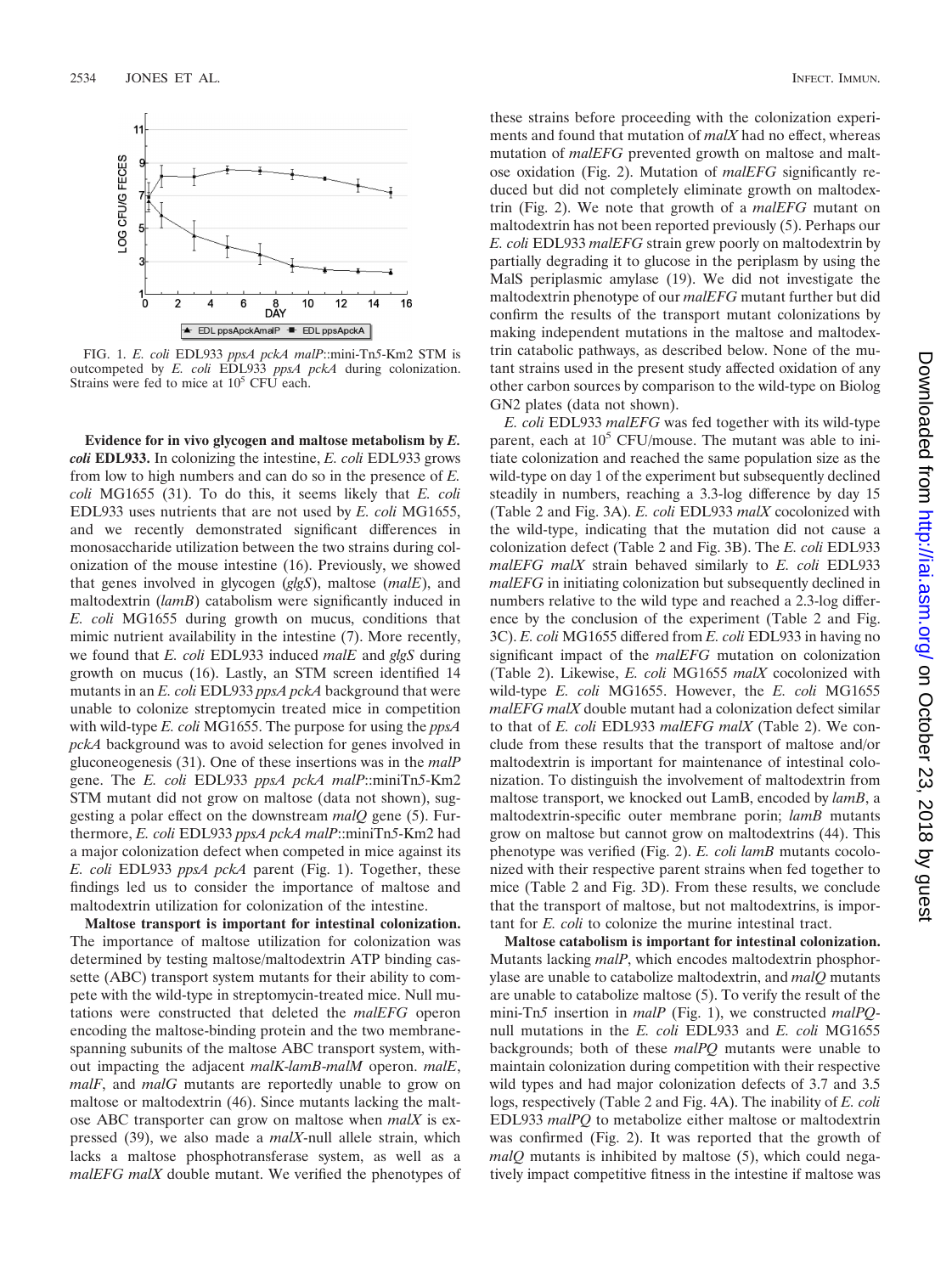| Strain               | Maltose<br>Growth | Maltose<br>Sensitivity | Maltose<br>Oxidation | Maltodextrin<br>Growth | Maltodextrin<br>Sensitivity | Glycogen |
|----------------------|-------------------|------------------------|----------------------|------------------------|-----------------------------|----------|
| glgA                 | 1.25              | 1.53                   |                      | 1.24                   | 1.50                        |          |
| $g$ lg $P$           | 1.23              | 1.53                   |                      | 0.69                   | 1.52                        |          |
| glgS                 | 1.25              | 1.53                   |                      | 1.24                   | 1.50                        |          |
| lamB                 | 1.22              | 1.52                   |                      | 0.07                   | 1.52                        |          |
| malEFG               | 0.04              | 1.50                   |                      | 0.24                   | 1.43                        |          |
| malX                 | 1.21              | 1.53                   |                      | 1.23                   | 1.51                        |          |
| malEFG<br>$m$ al $X$ | 0.03              | 1.47                   |                      | 0.25                   | 1.47                        |          |
| malP                 | 1.25              | 1.52                   |                      | 0.03                   | 1.52                        |          |
| malQ                 | 0.03              | 1.47                   |                      | 1.22                   | 1.52                        |          |
| malPQ                | 0.04              | 1.51                   |                      | 0.03                   | 1.51                        |          |
| malP<br>$g$ lg $P$   | 1.24              | 1.52                   |                      | 0.04                   | 1.52                        |          |
| WT                   | 1.25              | 1.53                   |                      | 1.25                   | 1.53                        |          |

FIG. 2. Phenotypes of *E. coli* EDL933 mutants used in the present study. Growth on maltose or maltodextrin as the sole carbon source was determined in MOPS medium containing 0.2% carbohydrate. Maltose and maltodextrin sensitivity was determined in LB containing 0.2% carbohydrate. The final OD<sub>600</sub> values of cultures at 24 h are shown. Oxidation of maltose was determined on Biolog GN2 phenotype plates, as shown in graphlets of relative amounts of substrate oxidized (*y* axis) versus time. Glycogen accumulation on LB agar containing 2% glucose was visualized by staining with iodine vapor.

present. For this reason, we tested the mutant strains used here for maltose and maltodextrin sensitivity; none of the strains tested were sensitive to maltose or maltodextrin (Fig. 2). Since the *E. coli* EDL933 *malPQ* population in the competitive colonization assay was only 1 log above the limit of detection  $(10<sup>3</sup>)$ CFU/g of feces), we wanted to test whether the observed colonization defect resulted from an inability to grow in the intestine or an inability to compete with the wild type; the latter was confirmed, since both *malPQ* mutant strains colonized at wild-type levels when fed alone to mice (data not shown). Thus, we conclude that the inability of the *E. coli malPQ* mutants to catabolize maltose and/or maltodextrin strongly and negatively impacted competitive fitness in the mouse intestine, which explains why the STM experiment revealed a *malP* insertion mutant.

To distinguish the catabolism of maltose from that of maltodextrin, individual null mutations were constructed in *malP* and *malQ*, which eliminated growth on maltodextrin and maltose, respectively (5). Before proceeding with the colonizations, we verified these phenotypes (Fig. 2). *E. coli* EDL933 *malQ* was fed together with wild-type *E. coli* EDL933 and observed to have a 3.3-log colonization defect (Table 2 and Fig. 4B), confirming that maltose catabolism is important for colonization. The *malP* mutation had a modest, but statistically insignificant, impact on colonization of *E. coli* EDL933 (Table 2 and Fig. 4C). This result, together with the lack of a colonization defect for the *lamB* mutant (Fig. 3C), suggests that maltodextrins are not important substrates in the intestine. These results confirm the results obtained with the transporter mutants, i.e., that the ability to use maltose, but not maltodextrins, is important for intestinal colonization.

**Maltose is necessary for** *E. coli* **EDL933 to initiate colonization during competition with** *E. coli* **MG1655.** To test whether maltose metabolism is important for the pathogen *E. coli* EDL933 to compete with the commensal *E. coli* MG1655 in the mouse intestine, 105 CFU of the *E. coli* EDL933 *malQ* mutant was fed to mice together with  $10^{10}$  CFU of wild-type *E. coli* MG1655. The results show that *E. coli* EDL933 *malQ* was unable to initiate in competition with wild-type *E. coli* MG1655 during colonization, whereas the wild-type *E. coli* EDL933 initially outcompetes *E. coli* MG1655 (compare Fig. 5A and Fig. 5B). This result indicates that maltose is used by pathogenic *E. coli* EDL933 to grow from low to high numbers while attempting to gain residence in the mouse intestine when higher numbers of commensal *E. coli* MG1655 are present.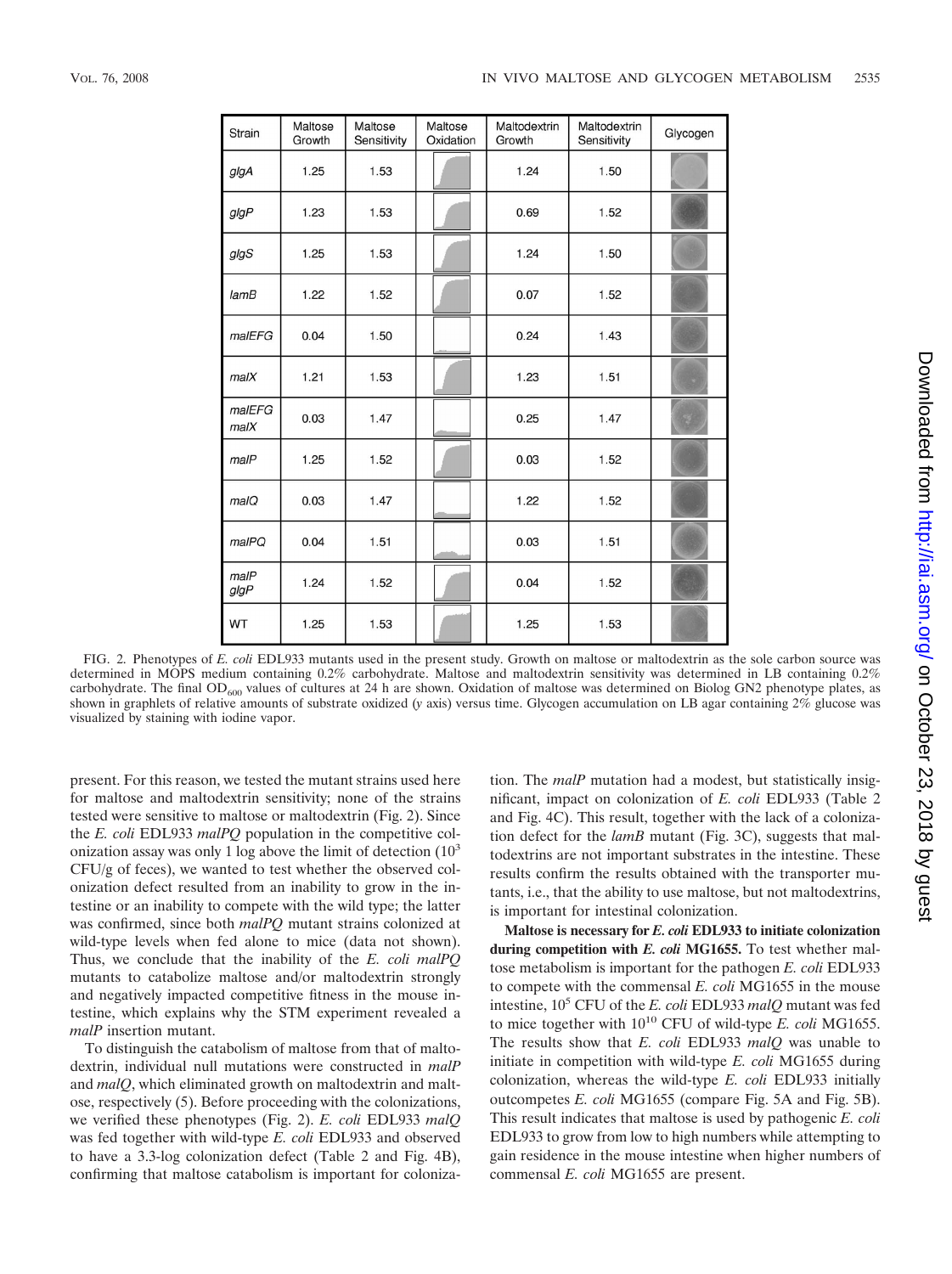

FIG. 3. Maltose/maltodextrin transport mutants display colonization defects. (A) *E. coli* EDL933 (*malE-malG*) has a colonization defect in competition with *E. coli* EDL933 wild-type. (B) *E. coli* EDL933 *malX* does not exhibit a colonization defect. (C) *E. coli* EDL933 *malX* (*malE-malG*) has a colonization defect in competition with *E. coli* EDL933 wild-type. (D) *E. coli* EDL933 *lamB* does not exhibit a colonization defect. Strains were fed to mice at  $10<sup>5</sup>$  CFU each.



FIG. 4. Catabolism of maltose but not maltodextrins is important for competitive colonization of the mouse intestine. (A) *E. coli* EDL933 (*malP-malQ*) has colonization defect in competition with *E. coli* EDL933 wild-type. (B) *E. coli* EDL933 *malQ* has colonization defect in competition with *E. coli* EDL933 wild-type. (C) *E. coli* EDL933 *malP* does not exhibit a significant colonization defect. Strains were fed to mice at  $10<sup>5</sup>$  CFU each.

**Glycogen synthesis is important for colonization of the intestine.** To test whether the ability to make glycogen (i.e., for carbon storage) provides an advantage in the intestine, null mutations were constructed in two of the genes that are necessary for glycogen synthesis (*glgA* and *glgS*), the phenotypes of which were previously described (21, 26). Mutation of *glgA*, which encodes glycogen synthetase (26), resulted in a glycogen-negative phenotype; mutation of *glgS*, which encodes a factor that plays and important and yet unknown role in glycogen synthesis (21), resulted in a reduced amount of glycogen; neither mutation affected metabolism of maltose or maltodex-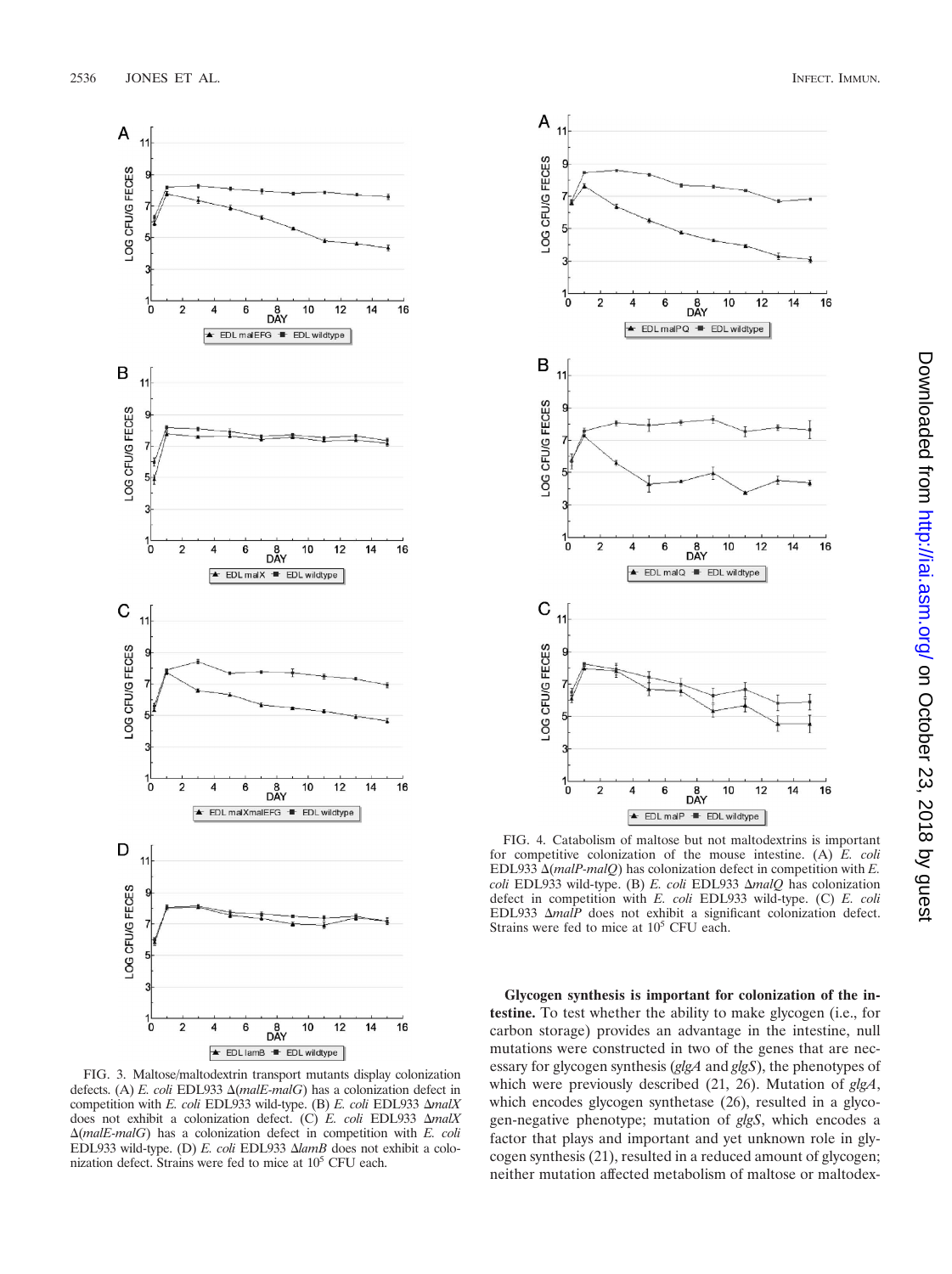

FIG. 5. Catabolism of maltose is necessary for *E. coli* EDL933 to compete efficiently with wild-type *E. coli* MG1655 in the mouse intestine. (A) *E. coli* EDL933 wild-type (fed to mice at 105 CFU) initially out competes higher numbers of *E. coli* MG1655 wild-type (fed at 1010 CFU). (B) *E. coli* EDL933  $\Delta$ *malQ* (fed at 10<sup>5</sup> CFU) cannot compete with higher numbers of *E. coli* MG1655 wild-type (fed at 10<sup>10</sup> CFU).

trin (Fig. 2). *E. coli* EDL933 and *E. coli* MG1655 *glgA* mutants had colonization defects of 2.3 and 2.9 logs, respectively, in competition with their wild-type parents (Table 2 and Fig. 6). Likewise, *E. coli* EDL933 and *E. coli* MG1655 *glgS* mutants had colonization defects of 1.9 and 1.6 logs, respectively, in competition with their wild-type parents (Table 2 and Fig. 6). Thus, we conclude that that ability to synthesize carbon stores in the form of glycogen is important for *E. coli* to colonize the mouse intestine.

**Glycogen degradation is important for colonization of the intestine.** We wanted to test whether the ability to degrade glycogen provides a competitive advantage in the mouse intestine. The primary pathway for glycogen degradation involves glycogen phosphorylase, which is encoded by *glgP*. Although the pathways for metabolism of glycogen and maltodextrin are similar, they are not inextricable, i.e., although they have similar  $\alpha$ -glucan phosphorylase activities, GlgP cannot replace MalP in *E. coli* (5). Mutants were constructed in *glgP*, which are unable to breakdown glycogen but could still catabolize maltose and maltodextrin, as described previously (1). Before proceeding with the colonization, we tested the phenotype and found the *E. coli* EDL933 *glgP* strain was glycogen positive, showed modestly reduced growth on maltodextrin compared to the wild type, and metabolized maltose normally (Fig. 2). *E. coli* EDL933 and *E. coli* MG1655 *glgP* mutants could initiate

but not maintain colonization, as indicated by 2.4- and 3.2-log colonization defects, respectively, by day 15 postfeeding (Table 2 and Fig. 7). Apparently, MalP did not contribute to glycogen degradation in vivo, since the *malP* mutation alone did not significantly affect colonization and the *glgP malP* double mutants had colonization defects of 2.5 logs at day 15, which were similar to the colonization defects of the *glgP* mutants (Table 2). These results provide additional evidence that glycogen is an important carbon store that provides a colonization advantage in the intestine.

**Evidence for a hunger or famine existence in the intestine.** Since glycogen is known to promote the survival of *E. coli* (42), our finding that glycogen synthesis and degradation is necessary for efficient colonization suggests that *E. coli* encounters times of carbon limitation in the intestine that can be offset by glycogen carbon stores. To confirm this possibility, we used a strategy designed to provide the microbiota with a steady, high level of a rapidly metabolized carbon source. We previously showed that gluconate, which supports the growth of *E. coli* but is not absorbed by the host, is able to affect the outcome of experiments that depend on competition for gluconate (28). We reasoned that the constant availability of an excess supply of gluconate, provided by adding 2% gluconate to the drinking water of mice throughout the experiment, would rescue the dependence of colonized *E. coli* on stored glycogen. Indeed,



FIG. 6. Glycogen synthesis mutants do not compete effectively in the mouse intestine. (A) *E. coli* EDL933 *glgA* exhibits colonization defect in competition with *E. coli* EDL933 wild-type. (B) *E. coli* EDL933 *glgS* exhibits colonization defect in competition with *E. coli* EDL933 wild-type. Strains were fed to mice at  $10<sup>5</sup>$  CFU each.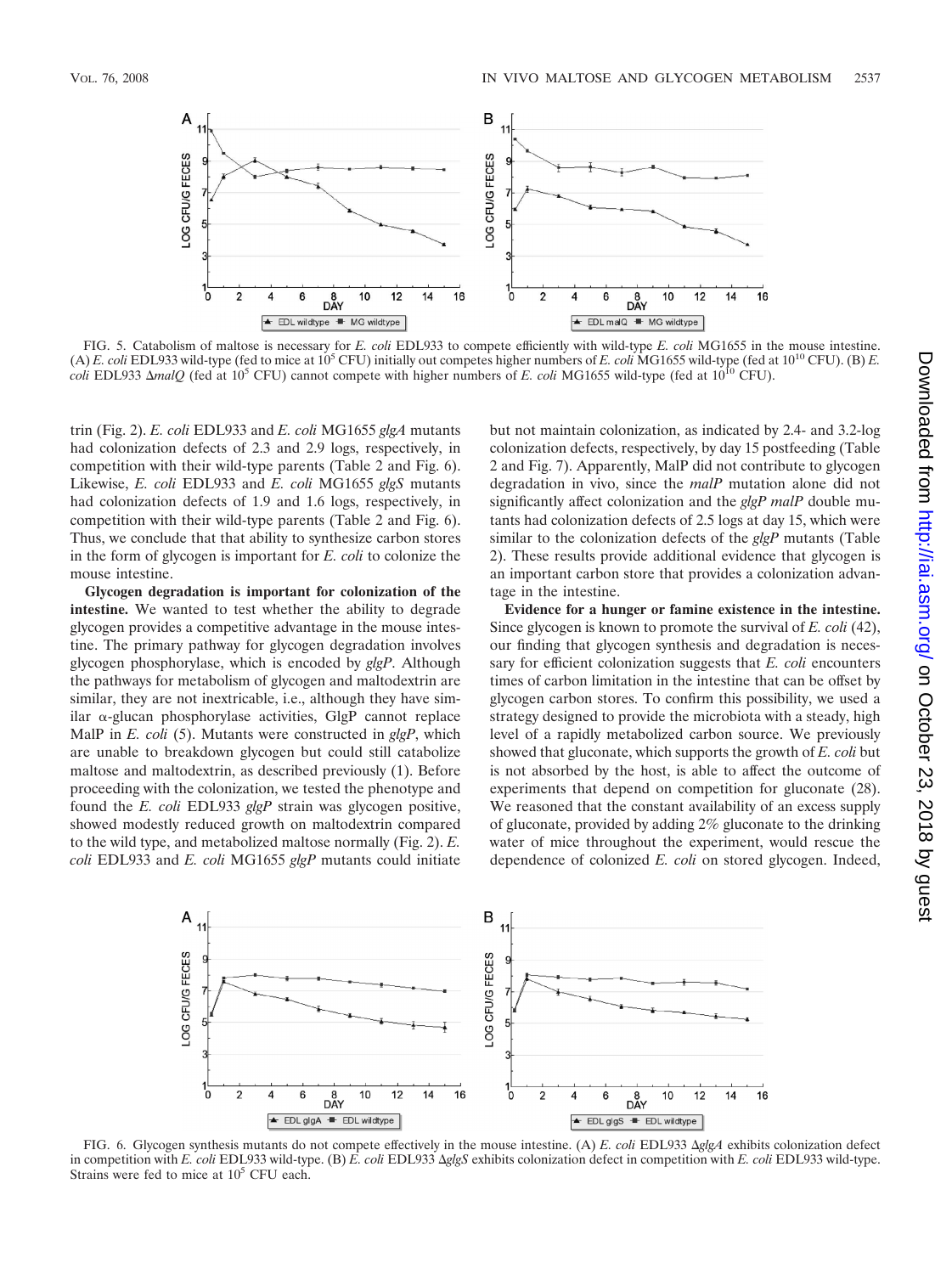

FIG. 7. Colonization defects of glycogen degradation mutants are rescued by adding 2% gluconate to drinking water of mice. (A) *E. coli* EDL933 *glgP* and (C) *E. coli* MG1655 *glgP* exhibit colonization defects in competition with their respective wild-type parents. (B and D) These colonization defects are rescued by addition of gluconate to the drinking water. Strains were fed to mice at  $10<sup>5</sup>$  CFU each.

the *E. coli* EDL933 and *E. coli* MG1655 *glgP* mutants were equally fit for colonization in competition with their wild-type parents when gluconate was supplied in the drinking water (Fig. 7). Likewise, the addition of 2% gluconate to the drinking water rescued the colonization defect of *E. coli* EDL933 *glgA* (data not shown). These results support the conclusion that glycogen is important for maintaining the highest possible energy levels during times of carbon limitation in the intestine.

### **DISCUSSION**

In this study, we examined the metabolism of maltose, maltodextrin, and glycogen by pathogenic and commensal *E. coli* in the mouse intestine. The results show that catabolism of the disaccharide maltose provides a competitive advantage in vivo, whereas degradation of exogenous forms of the more complex glucose polymer, maltodextrin, does not. Furthermore, we found that the utilization of maltose in vivo gives the pathogen *E. coli* EDL933 a competitive advantage during the initiation stage of colonization when competing with commensal *E. coli* MG1655. The endogenous glucose polymer, glycogen, appears to play a very important role in colonization. In support of the hypothesis that *E. coli* relies on internal carbon stores to maintain colonization during periods of famine, we found that by providing a constant supply of a readily metabolized sugar, i.e., gluconate, in the drinking water, the competitive disadvantage of *E. coli* glycogen metabolism mutants (e.g., *glgP*) was rescued.

The hypothesis that glycogen provides a source of internal

carbon and energy storage and thus is advantageous for animal colonization and virulence was considered previously. However, the results from the two published studies are in conflict and neither provided a direct test of the hypothesis. Bonafonte et al. (4) showed a correlation between the amount of glycogen stores in *Salmonella enterica* serovar Enteritidis and the 50% lethal dose in 1-day-old chicks. In that study, there was no way to know whether the stored glycogen was used by the bacteria during the course of infection. In another study, McMeechan et al. (30) focused on the role of ADP-glucose pyrophosphorylase, encoded by *glgC*, in *Salmonella enterica* serovar Typhimurium. These authors found no significant differences in intestinal colonization or virulence (in 1-day-old chicks) between strains carrying *glgC* mutations or wild-type alleles in three different serovars (Gallinarum, Pullorum, or Typhimurium) (30). The *glgC* strains were thought not to accumulate glycogen because they cannot make the glycogen precursor, ADP-glucose. However, that conclusion is brought into question by the recent finding that *glgC* mutants of *E. coli* and *S. enterica* serovar Typhimurium possess an alternative pathway for ADP glucose formation and can accumulate glycogen under certain conditions (33).

The experiments described here directly tested the hypothesis that synthesis and utilization of glycogen is necessary for efficient colonization of the intestine by *E. coli*. Mutants lacking GlgA, which cannot synthesize glycogen, had significant colonization defects in competition with the wild-type strain that accumulates glycogen normally. Likewise, mutants lacking GlgP, which cannot degrade glycogen, had similarly significant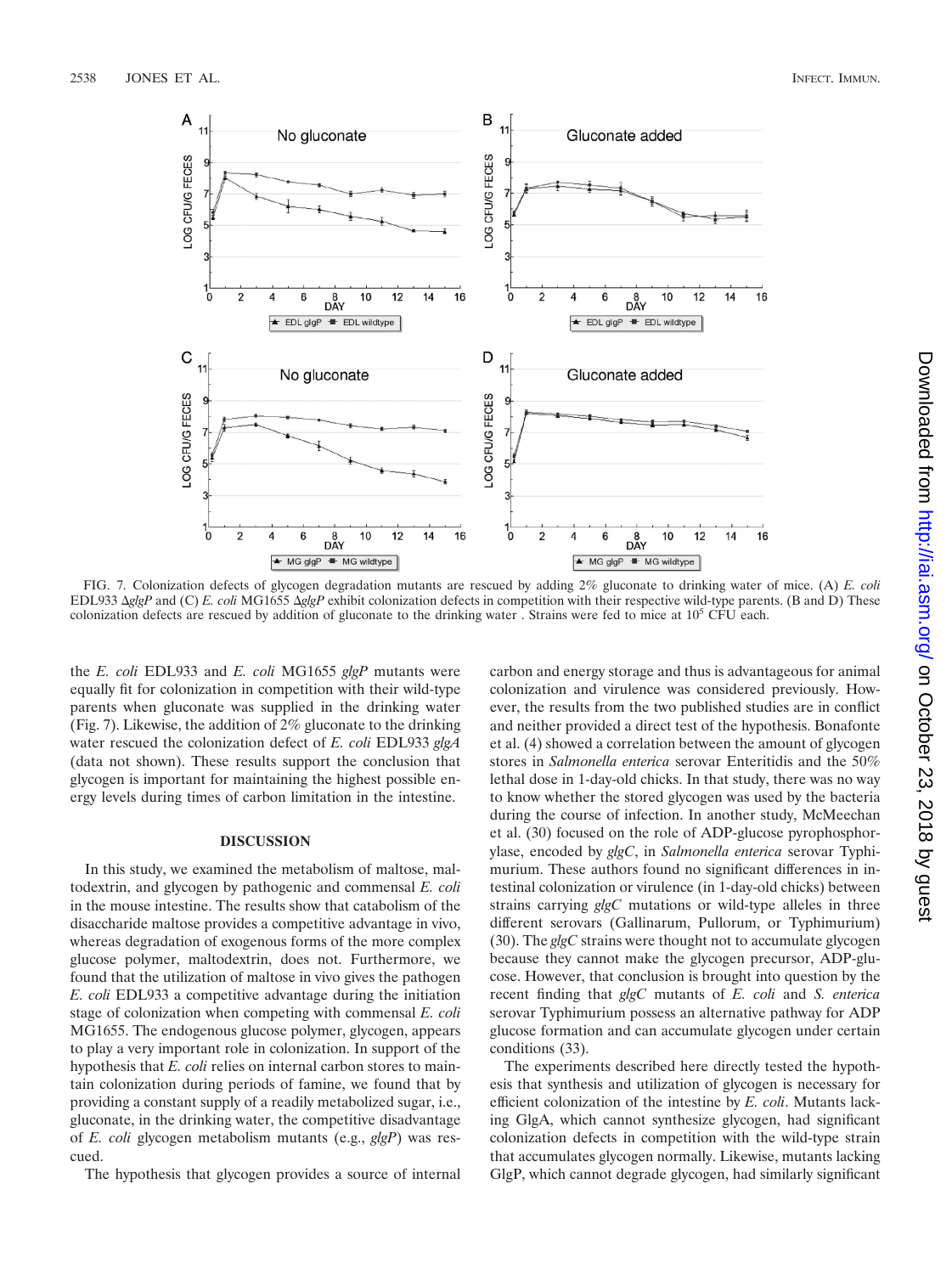colonization defects. Loss of GlgS, which is known to impair glycogen metabolism, resulted in a colonization defect similar to those of mutants lacking GlgA or GlgP. These data provide strong evidence in support of the hypothesis that glycogen metabolism is important in colonized *E. coli*. The need for glycogen stores may reflect a physiological status of nutrient limitation in the intestine. Accordingly, glycogen stores might be consumed by colonized bacteria as they cometabolize mixtures of severely limiting carbon sources or switch from one substrate to another. Alternatively, carbon availability in the intestine might be intermittent, requiring the cell to obtain maintenance energy from glycogen during brief periods of famine. If it is true that glycogen provides a source of carbon and energy during times of nutrient limitation, we reasoned that by providing a constant source of a readily metabolized carbon source the colonization defect of a *glgP* mutant would be rescued. We previously established that gluconate, which is not absorbed in the mammalian gastrointestinal tract, is available to strains that can use it and can impact colonization, strongly suggesting that gluconate provided in the drinking water of mice is metabolized by *E. coli* in the intestine (28). Indeed, we found that addition of gluconate to the drinking water made *glgP* mutants better colonizers, equal to wild-type *E. coli* (Fig. 7). These results indicate that glycogen stores not only support the long-term survival of *E. coli* outside of the host (42) but also enhance persistence in the intestine.

The biochemistry of glycogen metabolism is ideally suited to provide energy during brief respites from exogenous carbon and energy sources. The genes for glycogen synthesis and degradation are arranged together in an operon and are coregulated, such that the enzymes of both glycogen synthesis and degradation are coexpressed (37). At first, this may seem paradoxical but, in fact, since both sets of enzymes are present, the cell is poised at any given moment to either make glycogen or degrade it, as conditions allow. Recall that glycogen is formed when carbon is in excess but some other nutrient is limiting and glycogen is degraded when carbon is limiting (13, 36). Moreover, glycogen is synthesized from glucose-1-phosphate, which is also the breakdown product of glycogen. Since the enzymes of glycogen synthesis and degradation are coexpressed, their activities (i.e., accumulation or catabolism of glycogen) are reciprocally controlled by the physiological constraints of carbon source excess and depletion, both of which are reflected in the intracellular pool of glucose-1-phosphate, which in turn reflects the energy status of the cell (5). If nutrient limitation prevails in the intestine and if this limitation includes, periodically, nutrients other than carbon sources (i.e., nitrogen), then the biochemical regulation of glycogen metabolism is ideal for responding to the instantaneous excesses and limitations of carbon sources and other nutrients. Perhaps the reason that glycogen storage is widespread in enteric bacteria is because this is a necessary strategy for rapid growth in the intestine, where there is intense competition for resources.

While *E. coli* apparently depends on endogenous stores of the polysaccharide, glycogen, it cannot metabolize exogenous polysaccharides, with the exception of maltodextrin (29). The data presented here indicate that maltodextrin does not support colonization. Thus, the in vivo catabolic capacity of *E. coli* must be limited primarily to mono- and disaccharides. Previous in vivo studies of *E. coli* catabolism focused on monosaccharides (7). We have, however, now studied a few disaccharides and found that lactose does not support colonization by *E. coli* EDL933 and *E. coli* MG1655 (16), nor do  $\beta$ -glucuronides support colonization by *E. coli* MG1655 (7). The in vivo catabolism of  $\alpha$ -glycosides, i.e., trehalose and sucrose, and  $\alpha$ -galactosides, i.e., melibiose, has not been studied and should be, but at least one disaccharide, maltose, supports colonization by *E. coli* EDL933 and *E. coli* MG1655.

Clearly, growth on intestinal polysaccharides is the domain of the anaerobes that secrete polysaccharide hydrolyzing enzymes (10, 15, 41). Some, if not all, dominant intestinal anaerobes preferentially utilize oligosaccharides over mono- and disaccharides (2). Moreover, at least some minor members of the intestinal microbiota grow by cross-feeding on sugars released by the polysaccharide degraders (17, 40). For example, there is recent evidence that vancomycin-resistant *Enterococcus* colonizes the intestine by growing on monosaccharides released by breakdown of complex polysaccharides by the indigenous microbiota (38). As we suggested previously (7) and in accordance with the findings summarized here, *E. coli* almost certainly colonizes the intestine by cross-feeding on simple sugars provided by anaerobic polysaccharide degradation. These sugars must be of limited availability, since *E. coli* relies on endogenous carbon stores to efficiently colonize the intestine. Therefore, changes in the microbiota and/or polysaccharide availability that further limit the availability of the nutrients preferred by *E. coli* would limit its colonization. Importantly, we take this to mean that there is merit to combating enteric infections by using probiotics or prebiotics (20) to manipulate the intestinal microbiota in such a way as to limit the availability of sugars preferred by *E. coli* O157:H7 (16) and perhaps other pathogens. Accordingly, prebiotics would have to stimulate populations that consume the sugars favored by invading pathogens, while probiotics could accomplish this directly, since organisms could be engineered to specifically consume preferred nutrients.

Studies of the physiology of carbohydrate metabolism and its contribution to pathogenesis are yielding novel, broadly applicable insights into host-pathogen interactions, which are specifically related to the underlying mechanisms that enable pathogens to successfully colonize their hosts. Many of the nutrient acquisition systems used by *E. coli* are similar to those used by other mucosal pathogens. Therefore, such studies will aid in finding new and effective treatments. In conclusion, we wish to emphasize that therapies designed to specifically reduce intestinal nutrient availability may be effective because organisms such as *E. coli* O157:H7 live a hunger or famine existence, as indicated by their requirement for glycogen stores, which places the pathogens in peril of starvation before infection can begin, if administration of prebiotics or probiotics depletes their preferred nutrients.

### **ACKNOWLEDGMENTS**

This research was supported by Public Health Service grant AI48945 to T.C. and P.S.C. Partial support for C.S. was provided by Danish Research Agency Grant 2052-03-0013.

We thank April B. Anderson for the construction of some strains used in this study and Susanne Schjøring for assisting with colonization experiments.